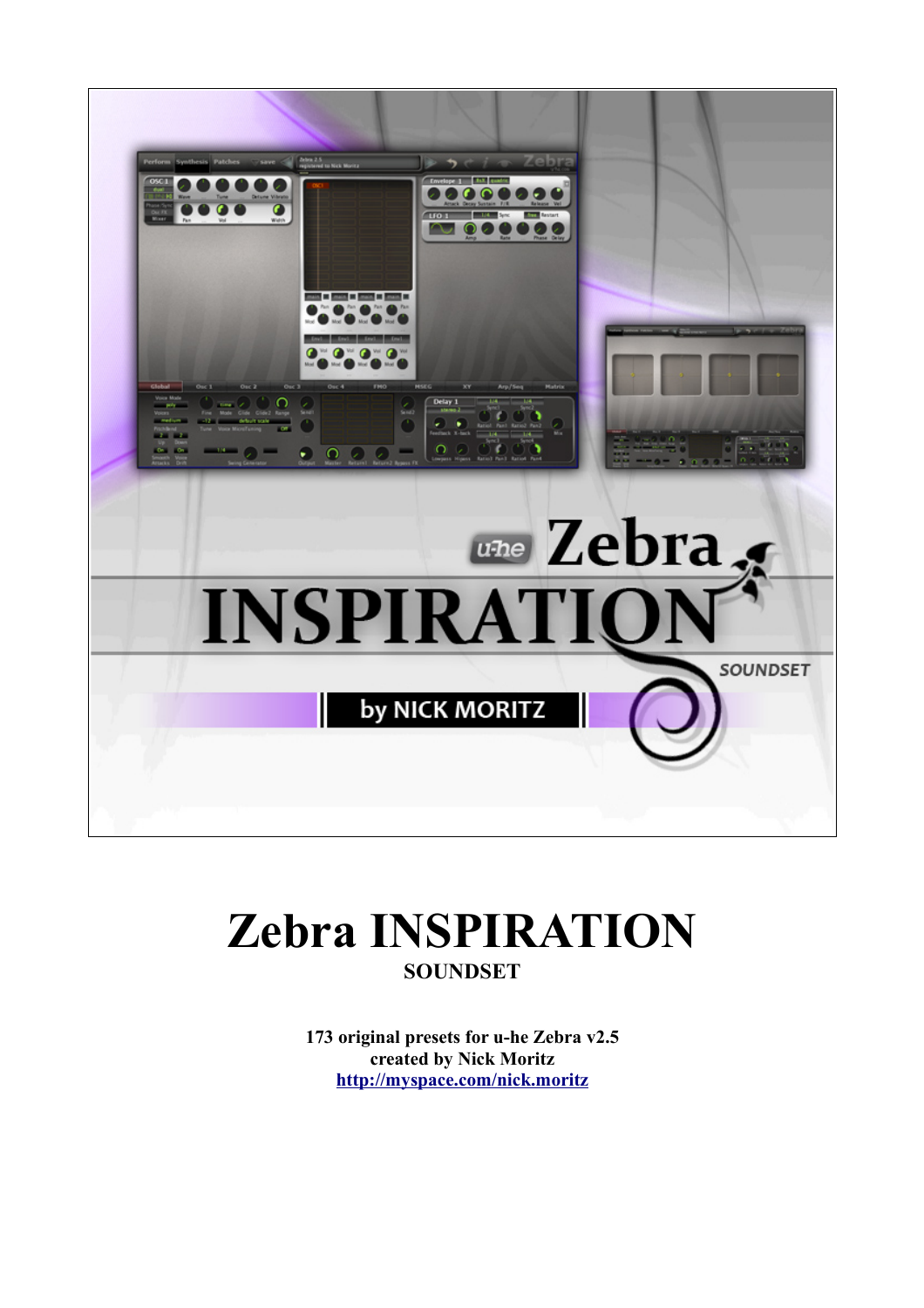# **Installation**

The Zebra INSPIRATION soundest is distributed in zip archive format. After unpacking the original archive you will have the following files:

- Zebra INSPIRATION Main mp3 demo.
- Zebra INSPIRATION Extras mp3 demo.
- Zebra INSPIRATION manual pdf (this document).
- Preset folder INSPIRATION by Nick Moritz/

You may copy the mp3 demos and the manual wherever you find convenient.

In order to install the presets you must copy the folder and all sub-folders of INSPIRATION by Nick Moritz/ into the Zebra presets folder. This destination folder's location depends upon your operating system:

### **Windows: (Zebra installation location)/Zebra2.data/Presets/Zebra2/ MacOS X: MacHD/Library/Audio/Presets/u-he/Zebra2/**

After you have installed the presets they will show up in Zebra in the "Patches" pane on the left hand side, under the "Local" group. If you copied the presets while Zebra is open you will need to re-load Zebra to locate the soundset.

## **Description**

The Zebra INSPIRATION soundest contains 173 thoroughly unique and painstakingly crafted presets for Zebra 2.5 or greater. Every preset makes use of the modulation wheel and at least one XY performance pad. A great deal of the presets also make use of keyboard velocity to enhance the expressiveness of the sound.

Most XY performance pads are labeled «MIX». In general this XY is configured such that:

- The X-Axis changes filter parameters.
- The Y-Axis changes the underlying timbre of the sound.

I strongly encourage you to experiment with the XY controller! In some cases the sound of the preset is altered into a fundamentally and altogether different sound.

### **MP3 Demos**

The Zebra INSPIRATION main demo is designed to showcase bass, lead, and synth sounds usually used in electronic dance music.

In particular I want to mention I used one-shot samples for the drums for a more natural feel. I also changed the bass preset and the kick sample several times during the track to show the bass preset sounds are quite compatible to different style kick drums. In the track I also experiment with using the same melody line on different presets. This can give a very different emotional feeling and I recommend you to experiment in the same way.

The Zebra INSPIRATION Extras demo is intended to showcase sound effects as well as ambient/atmospheric sounds. These sounds are also good for soundtracks or for adding interest to electronic tracks.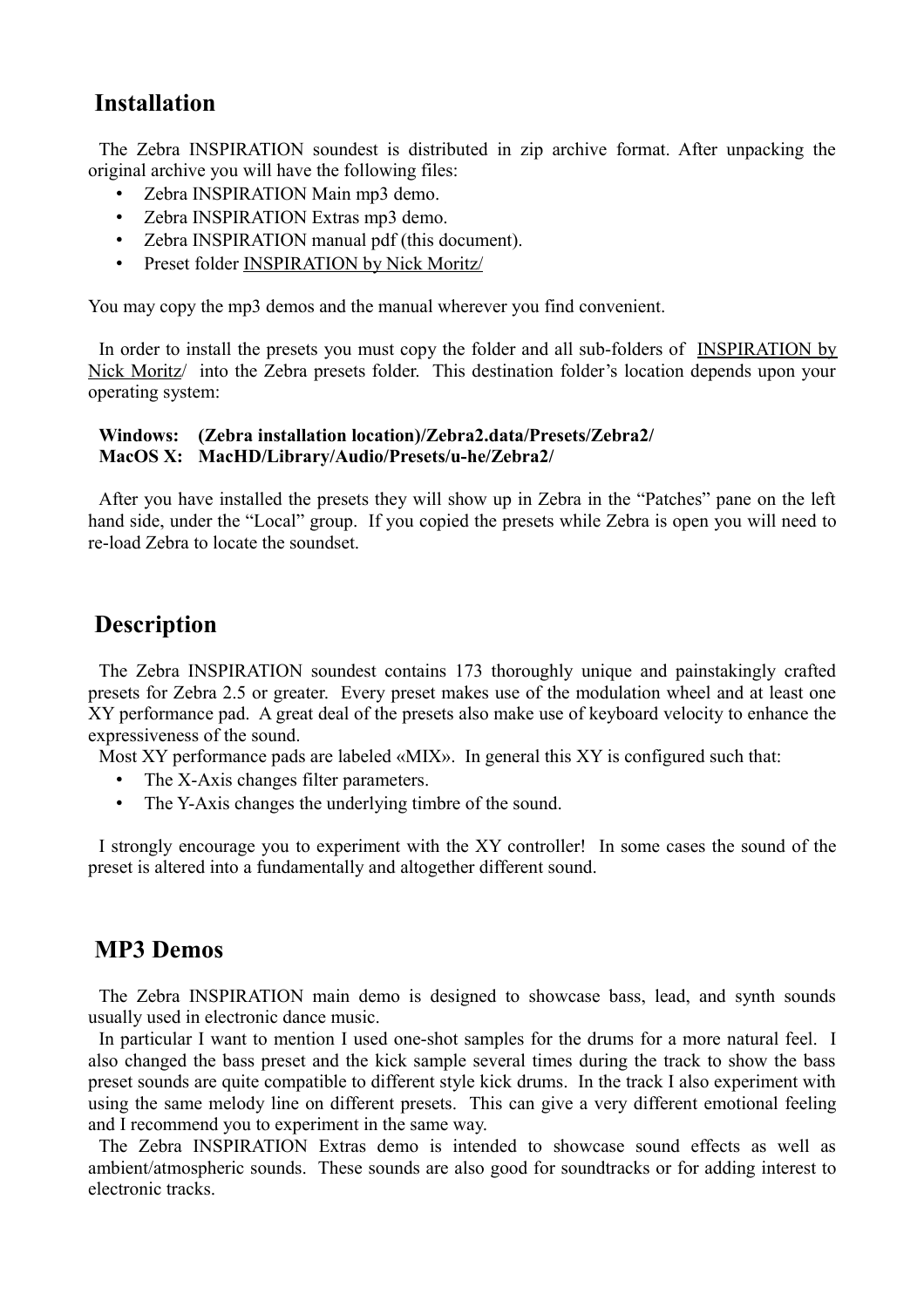Both demo have no external effects added to them except for soft limiting on the master channel to prevent clipping. Everything in these demos comes from the Zebra INSPIRATION soundset unaltered and only from Zebra.

While these two demos show two examples of how to use these presets I would like to mention that these presets are well-suited for several other different musical styles. The presets work well in the following genres: Trance, Psy Trance, Progressive Trance, Electro House, Progressive House, Minimal House, Tech House, Drum and Bass, Neurofunk, Ambient, Soundtracks, etc.

# **License agreement and terms of usage**

This license agreement is between you (the licensee) and Urs Heckmann, the sole distributor of this patch set. It is based on the common understanding that copyrighted material must not be distributed without the written consent of the copyright holder, and that thus anyone who intends to lend, copy or otherwise distribute copyrighted material will by common sense read this file before downloading, purchasing or otherwise obtaining the soundset accompanying this license.

1. In order to use this patch set in your musical work you must have purchased a license from Urs Heckmann, www.zebrasynth.com

2. You must not distribute reverse engineered, resampled, copied or otherwise replicated patches of this patch set in any commercial, free or otherwise product. That includes but is not limited to sample libraries or sample based synthesizers. You can however create such derivates for your own musical work as long as these derivates are only distributed in the context of musical work.

3. The license to Nick's Moritz "INSPIRATION" may not be given away or sold. It can be transferred to a new licensee together with a license for u-he Zebra 2.x though, if both are transferred from the same current licensee to the same new licensee, according to the terms and conditions of the Zebra 2.x license agreement.

### **Conclusion**

I would like to thank everyone who contributed to the Zebra INSPIRATION soundset.

I would especially like to thank you, the purchaser, of this soundset. Without you supporting designers like myself this and other commercial soundsets would not be possible. Thank you very much!

**© 2010 Nick Moritz [\(www.myspace.com/nick.moritz\)](http://www.myspace.com/nick.moritz), distributed by Urs Heckmann [\(www.u-he.com\)](http://www.u-he.com/)**